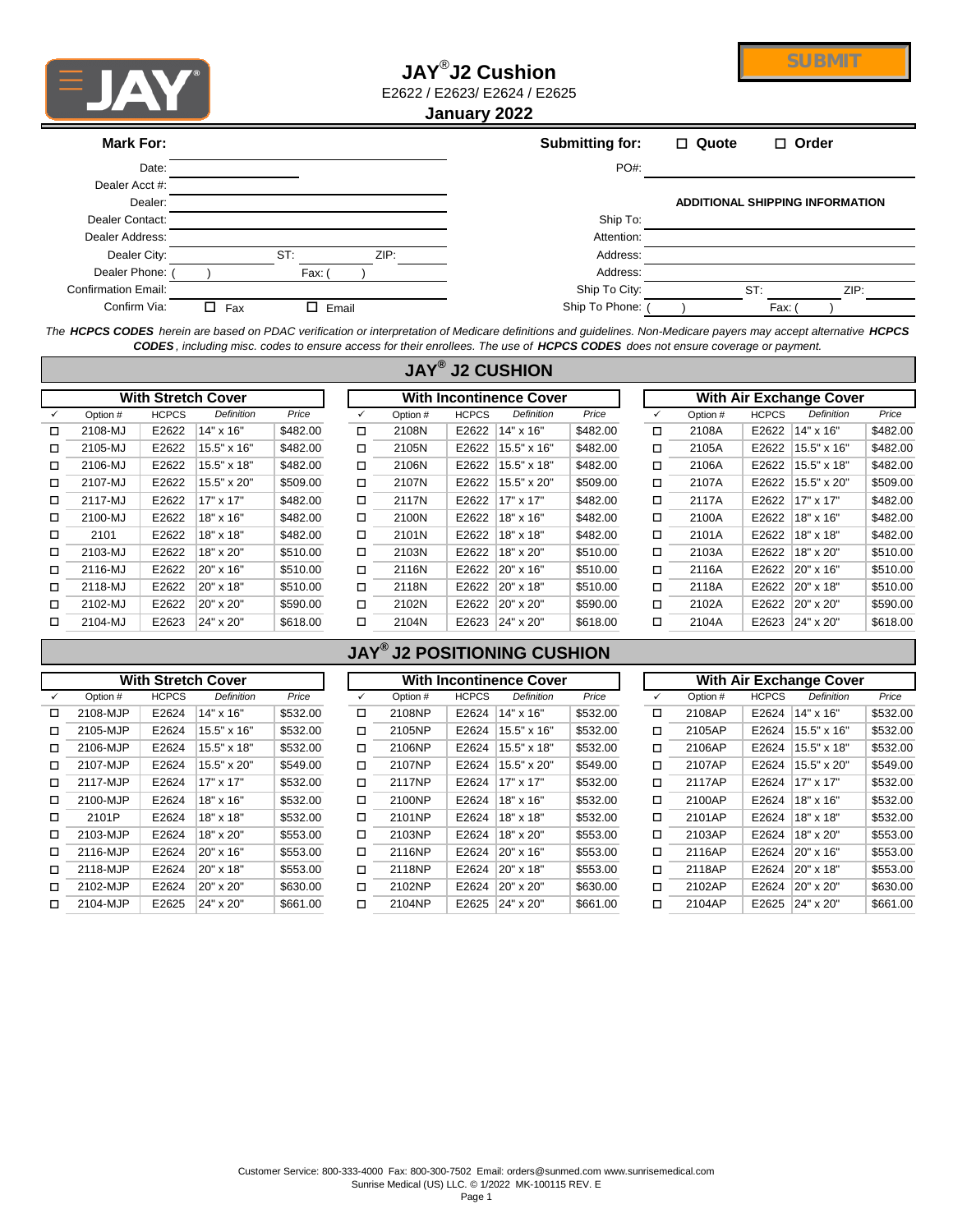#### $\checkmark$  Option # HCPCS Definition Price  $\checkmark$  Option # HCPCS Definition Price  $\checkmark$  $\Box$  2108.1 | E2622 | 14" x 16" | \$500.00  $\Box$  2108.1N | E2622 | 14" x 16" | \$500.00  $\Box$ o o o 2105.1 E2622 15.5" x 16" \$500.00 2105.1N E2622 15.5" x 16" \$500.00 2105.1A E2622 15.5" x 16" \$500.00 o o o 2106.1 E2622 15.5" x 18" \$500.00 2106.1N E2622 15.5" x 18" \$500.00 2106.1A E2622 15.5" x 18" \$500.00 o o o 2107.1 E2622 15.5" x 20" \$537.00 2107.1N E2622 15.5" x 20" \$537.00 2107.1A E2622 15.5" x 20" \$537.00  $\Box$  2117.1 | E2622 |17" x 17" | \$500.00  $\Box$  2117.1N | E2622 | 17" x 17" | \$500.00  $\Box$ □ 2100.1 E2622 18" x 16" \$500.00 □ 2100.1N E2622 18" x 16" \$500.00 □  $\Box$  2101.1 E2622 18" x 18" \$500.00  $\Box$  2101.1N E2622 18" x 18" \$500.00  $\Box$ o o o 2103.1 E2622 18" x 20" \$537.00 2103.1N E2622 18" x 20" \$537.00 2103.1A E2622 18" x 20" \$537.00 o o o 2116.1 E2622 20" x 16" \$537.00 2116.1N E2622 20" x 16" \$537.00 2116.1A E2622 20" x 16" \$537.00  $\Box$  2118.1 | E2622 | 20" x 18" | \$537.00  $\Box$  2118.1N | E2622 | 20" x 18" | \$537.00  $\Box$ □ 2102.1 E2622 20" x 20" \$618.00 □ 2102.1N E2622 20" x 20" \$618.00 □ 2102.1 │ E2622 │20" x 20" │ \$618.00 ロ 2102.1N │ E2622 │20" x 20" │ \$618.00 ロ 2102.1A │ E2622 │20" x 20" │ \$618.00 2118.1A | E2622 20" x 18" | \$537.00 2101.1 │ E2622 │18" x 18" │ \$500.00 ロ 2101.1N │ E2622 │18" x 18" │ \$500.00 ロ 2101.1A │ E2622 │18" x 18" │ \$500.00 2100.1 │ E2622 │18" x 16" │ \$500.00 ロ 2100.1N │ E2622 │18" x 16" │ \$500.00 ロ 2100.1A │ E2622 │18" x 16" │ \$500.00 2117.1 E2622 17" x 17" \$500.00 2117.1N E2622 17" x 17" \$500.00 2117.1A E2622 17" x 17" \$500.00 2108.1A | E2622 | 14" x 16" | \$500.00 **JAY® J2 RECLINE CUSHION With Stretch Cover With Incontinence Cover With Air Exchange Cover** Option # HCPCS *Definition Price* Option # HCPCS *Definition Price* Option # HCPCS *Definition Price*

#### **JAY® J2 RECLINE POSITIONING CUSHION**

2104.1 │ E2623 │24" x 20" │ \$645.00 ロ 2104.1N │ E2623 │24" x 20" │ \$645.00 ロ 2104.1A │ E2623 │24" x 20" │ \$645.00

 $\square$  2104.1 E2623 24" x 20" \$645.00  $\square$  2104.1N E2623 24" x 20" \$645.00  $\square$ 

| <b>With Stretch Cover</b> |          |              |                  |          |  |  |  |  |  |  |
|---------------------------|----------|--------------|------------------|----------|--|--|--|--|--|--|
| ✓                         | Option # | <b>HCPCS</b> | Definition       | Price    |  |  |  |  |  |  |
| п                         | 2108.1P  | E2624        | 14" x 16"        | \$542.00 |  |  |  |  |  |  |
| п                         | 2105.1P  | E2624        | 15.5" x 16"      | \$542.00 |  |  |  |  |  |  |
| п                         | 2106.1P  | E2624        | 15.5" x 18"      | \$542.00 |  |  |  |  |  |  |
| п                         | 2107.1P  | E2624        | 15.5" x 20"      | \$580.00 |  |  |  |  |  |  |
| □                         | 2117.1P  | E2624        | 17" x 17"        | \$542.00 |  |  |  |  |  |  |
| п                         | 2100.1P  | E2624        | 18" x 16"        | \$542.00 |  |  |  |  |  |  |
| п                         | 2101.1P  | E2624        | 18" x 18"        | \$542.00 |  |  |  |  |  |  |
| п                         | 2103.1P  | E2624        | 18" x 20"        | \$580.00 |  |  |  |  |  |  |
| п                         | 2116.1P  | E2624        | $20" \times 16"$ | \$580.00 |  |  |  |  |  |  |
| п                         | 2118.1P  | E2624        | $20" \times 18"$ | \$580.00 |  |  |  |  |  |  |
| п                         | 2102.1P  | E2624        | $20" \times 20"$ | \$661.00 |  |  |  |  |  |  |
| п                         | 2104.1P  | E2625        | 24" x 20"        | \$688.00 |  |  |  |  |  |  |
|                           |          |              |                  |          |  |  |  |  |  |  |

|              | <b>JAY J2 Size Matrix</b> |            |                 |            |            |              |            |            |            |    |                     |    |  |  |  |
|--------------|---------------------------|------------|-----------------|------------|------------|--------------|------------|------------|------------|----|---------------------|----|--|--|--|
|              |                           |            |                 |            |            | <b>WIDTH</b> |            |            |            |    |                     |    |  |  |  |
|              |                           | 14         | 15              | 15.5       | 17         | 18           | 19         | 20         | 21         | 22 | 23                  | 24 |  |  |  |
|              | 14                        | <b>JYW</b> | <b>JYW</b>      | <b>JYW</b> | <b>JYW</b> | <b>JYW</b>   | <b>JYW</b> | <b>JYW</b> | <b>JYW</b> |    | <b>JYW JYW JYW</b>  |    |  |  |  |
|              | 15                        | <b>JYW</b> | <b>JYW</b>      | <b>JYW</b> | <b>JYW</b> | <b>JYW</b>   | <b>JYW</b> | <b>JYW</b> | <b>JYW</b> |    | <b>UYW JYW JYW</b>  |    |  |  |  |
|              | 16                        |            | <b>JYW</b>      |            | <b>JYW</b> |              | <b>JYW</b> |            | <b>JYW</b> |    | <b>JYW JYW JYW</b>  |    |  |  |  |
|              | 17                        | <b>JYW</b> | <b>JYW</b>      | <b>JYW</b> |            | <b>JYW</b>   | <b>JYW</b> | <b>JYW</b> | <b>JYW</b> |    | <b>JYW JYW JYW</b>  |    |  |  |  |
|              | 18                        | <b>JYW</b> | <b>JYW</b>      |            | <b>JYW</b> |              | <b>JYW</b> |            | <b>JYW</b> |    | <b>JYWIJYW</b>      |    |  |  |  |
| <b>DEPTH</b> | 19                        | <b>JYW</b> | <b>JYW</b>      | <b>JYW</b> | <b>JYW</b> | <b>JYW</b>   | <b>JYW</b> | <b>JYW</b> | <b>JYW</b> |    | <b>UYW JYW JYW</b>  |    |  |  |  |
|              | 20                        |            | <b>UYW JYW</b>  |            | <b>JYW</b> |              | <b>JYW</b> |            | <b>JYW</b> |    | <b>JYW JYW JYW</b>  |    |  |  |  |
|              | 21                        |            | <b>WYL IVYU</b> | <b>JYW</b> | <b>JYW</b> | <b>JYW</b>   | <b>JYW</b> | <b>JYW</b> | <b>JYW</b> |    | <b>UYW JYW JYW</b>  |    |  |  |  |
|              | 22                        |            | <b>WYL IVYU</b> | <b>JYW</b> | <b>JYW</b> | <b>JYW</b>   | <b>JYW</b> | <b>JYW</b> | <b>JYW</b> |    | <b>JYW JYW JYW</b>  |    |  |  |  |
|              | 23                        |            | <b>UYW JYW</b>  | <b>JYW</b> | <b>JYW</b> | <b>JYW</b>   | <b>JYW</b> | <b>JYW</b> |            |    | WYL WYL WYL WYL     |    |  |  |  |
|              | 24                        |            | <b>UYW JYW</b>  | <b>JYW</b> | <b>JYW</b> | <b>JYW</b>   | <b>JYW</b> |            |            |    | WYLIWYLIWYLIWYLIWYL |    |  |  |  |
|              |                           |            |                 |            |            |              |            |            |            |    |                     |    |  |  |  |

|            |     | <b>Standard Offering</b> |
|------------|-----|--------------------------|
| <b>JYW</b> | $=$ | Offered Via Jay Your Way |
|            |     | Not available            |
|            |     |                          |

|             | <b>JAY J2 Size Matrix</b>           |              |                                 |    |                 |                        |    |    | <b>JAY J2 Deep Measuring Guide</b> |     | <b>Actual Width</b>                                   |           |         |        |
|-------------|-------------------------------------|--------------|---------------------------------|----|-----------------|------------------------|----|----|------------------------------------|-----|-------------------------------------------------------|-----------|---------|--------|
|             |                                     | <b>WIDTH</b> |                                 |    |                 |                        |    |    |                                    |     | Measurements made from completed cushion with covers. | Cushion   | & Depth |        |
| 15.5        | 17                                  | 18           | 19                              | 20 | 21 <sub>1</sub> | 22                     | 23 | 24 |                                    |     |                                                       | Size      | X       |        |
| <b>JYW</b>  |                                     |              | WYL WYL WYL WYL WYL WYL WYL WYL |    |                 |                        |    |    |                                    |     | <b>Width</b>                                          | 14" x 16" | 13.5"   | 16"    |
|             | WYLIWYLIWYLIWYLIWYLIWYLIWYLIWYLIWYL |              |                                 |    |                 |                        |    |    |                                    |     | $X = Width$                                           | 15.5"x16" | 15.75"  | 16"    |
|             | <b>JYW</b>                          |              | <b>JYW</b>                      |    |                 | <b>WYLIWYLIWYLIWYL</b> |    |    |                                    |     | Note: Measurement made                                | 15.5"x18" | 15.75"  | 18"    |
| <b>JYW</b>  |                                     |              | WYL WYL WYL WYL WYL WYL WYL     |    |                 |                        |    |    |                                    |     | from outside edge to                                  | 15.5"x20" | 15.5"   | 20"    |
|             | <b>JYW</b>                          |              | <b>JYW</b>                      |    |                 | JYW JYW JYW            |    |    | χ"                                 |     | outside edge of cushion.<br>Ex: 2106-MJ $X = 16"$     | 17" x 17" | 16.5"   | 17"    |
| <b>NYVL</b> | WYL WYL WYL WYL WYL WYL WYL WYL     |              |                                 |    |                 |                        |    |    |                                    |     |                                                       | 18" x 16" | 17.5"   | 16"    |
|             | <b>JYW</b>                          |              | <b>JYW</b>                      |    |                 | <b>WYLIWYLIWYLIWYL</b> |    |    |                                    |     |                                                       | 18" x 18" | 17.5"   | 18"    |
|             | IWYLIWYLIWYLIWYLIWYLIWYLIWYLIWYLI   |              |                                 |    |                 |                        |    |    |                                    |     | <b>Depth</b>                                          | 18" x 20" | 17.5"   | 20"    |
|             | WYL WYL WYL WYL WYL WYL WYL WYL WYL |              |                                 |    |                 |                        |    |    |                                    | V'' | $Y = Depth$                                           | 20" x 16" | 19.5"   | 15.75" |
|             | WYL WYL WYL WYL WYL WYL WYL WYL WYL |              |                                 |    |                 |                        |    |    |                                    |     | Note: Measurement made                                | 20" x 18" | 19.5"   | 18"    |
|             | WYL WYL WYL WYL WYL WYL WYL WYL WYL |              |                                 |    |                 |                        |    |    |                                    |     | from rear edge to front edge                          | 20" x 20" | 19.5"   | 19.75" |
|             |                                     |              |                                 |    |                 |                        |    |    |                                    |     | of cushion.<br>Ex: 2106-MJ $Y = 18"$                  | 24" x 20" | 23.5"   | 20"    |
|             |                                     |              | Standard Offering               |    |                 |                        |    |    | <b>Bottom View</b>                 |     |                                                       |           |         |        |

### Customer Service: 800-333-4000 Fax: 800-300-7502 Email: orders@sunmed.com www.sunrisemedical.com Sunrise Medical (US) LLC. © 1/2022 MK-100115 REV. E